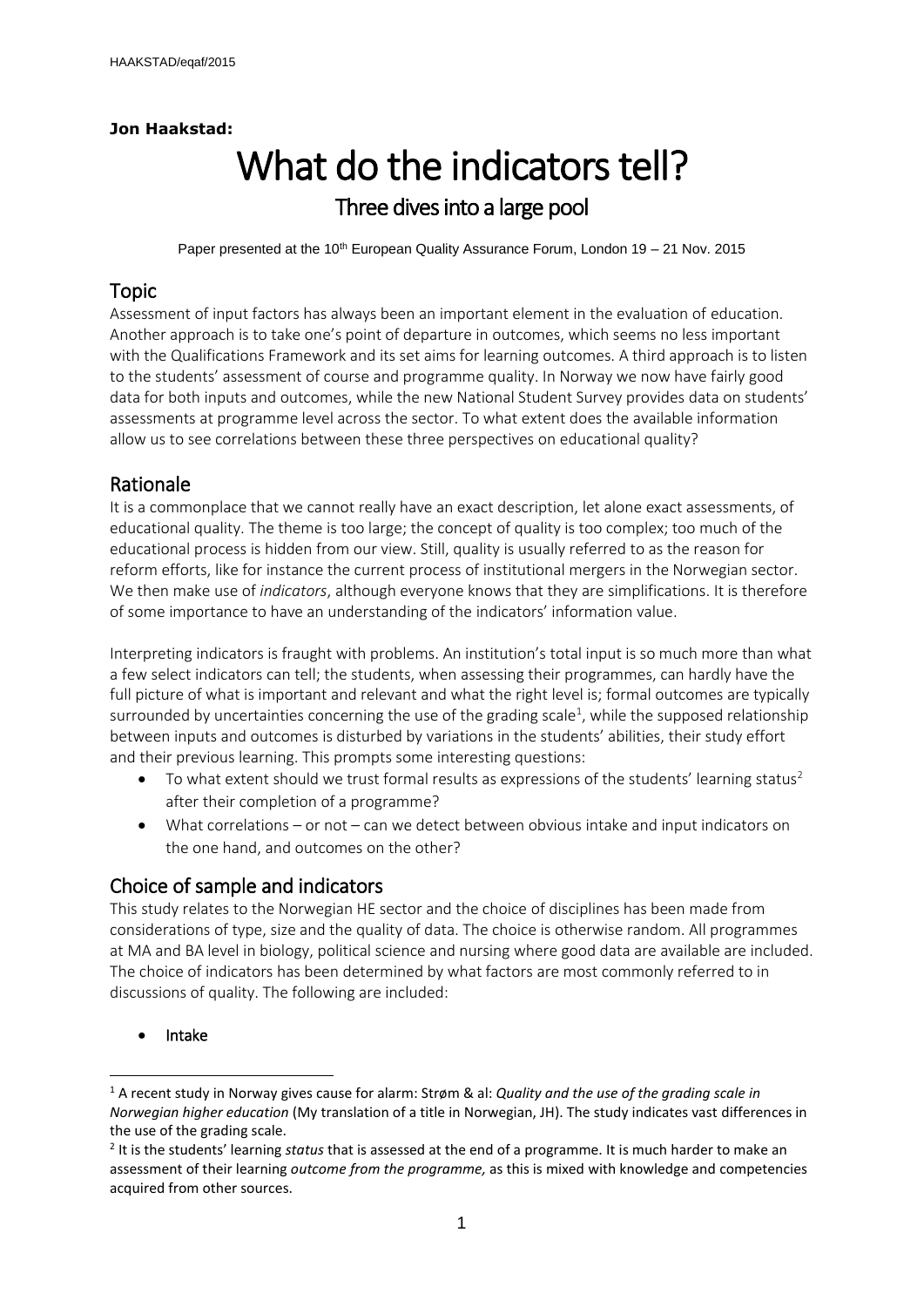o *Students' score from secondary school*<sup>3</sup>

#### Input

- o *Competence of discipline community in terms of percentage with 'first position competence'<sup>4</sup>*
- o *Discipline community's total publication points in national research database<sup>5</sup>*
- o *Students' assessment of teaching quality <sup>6</sup>*
- o *Total time (weekly average) that students spend on their studies*

#### Outcome

- o *Percentage of students achieving grade A or B<sup>7</sup>*
- o *Average number of ECTS credits achieved by students annually.*

The students' score from secondary school is not an input factor in the traditional sense but is still expected to influence both learning process and outcomes. 'Intake quality' obviously includes more than this, but it may still be the best single indicator of ability and aptitude.

As for the two indicators that describe the academic strength of the providing discipline community, both are central in quality discussions: accreditation processes often turn around the question of the teachers' formal (research!) competence, while publication points illustrate the size and the research activity of the discipline community, both crucial elements in the current demand for larger, more 'robust' academic units. Quality has to some extent been equated with size and research.

Unfortunately, there is no indicator that yields systematic data on the teachers' didactic competence. Nor do we have national figures on the volumes of teaching invested in the programmes. And since national programme evaluations are not carried out except for select control purposes we do not have sector-wide qualitative assessments of teaching and learning processes either. What we do have is the students' assessment of teaching and academic counselling, as these appear in the National Student Survey. The Student Survey also contains information from students concerning the time they spend on their studies.

The two outcome indicators have been picked because they tell something about (a) what percentage of the students 'do well' and (b) the effectiveness of programmes in bringing their students to completing their degrees.

# Method – and some reservations

The scores of the individual institutions on the series of input and student assessment indicators are compared with scores for outcomes in search of correspondences. Results from the two chosen indicators for outcomes are also compared with each other. Since the way of expressing scores is different from one indicator to another, the institutions' scores are ranked for each indicator to provide a way of comparing them.

Some reservations have to be made with reference to limitations in the data:

- Based on the most recent statistics, scores for intake and outcomes will refer to different year groups in the same programme.
- The scores may refer to more than one programme, as they include for instance all biology programmes at the individual institution.

-

<sup>&</sup>lt;sup>3</sup> Source: The Norwegian Universities and Colleges Admission Service.

<sup>&</sup>lt;sup>4</sup> 'First position competence' is a term used in Norway for academics with doctorates or equal qualifications (professors and associate professors). Source: The Norwegian Social Science Data Services

<sup>5</sup> Source: The Norwegian Social Science Data Services

<sup>&</sup>lt;sup>6</sup> Source for this and the next ('total time') indicator: NOKUT's National Student Survey

<sup>&</sup>lt;sup>7</sup> Grading scale from A to F (Fail). Source for both outcome indicators: The Norwegian Social Science Data Services.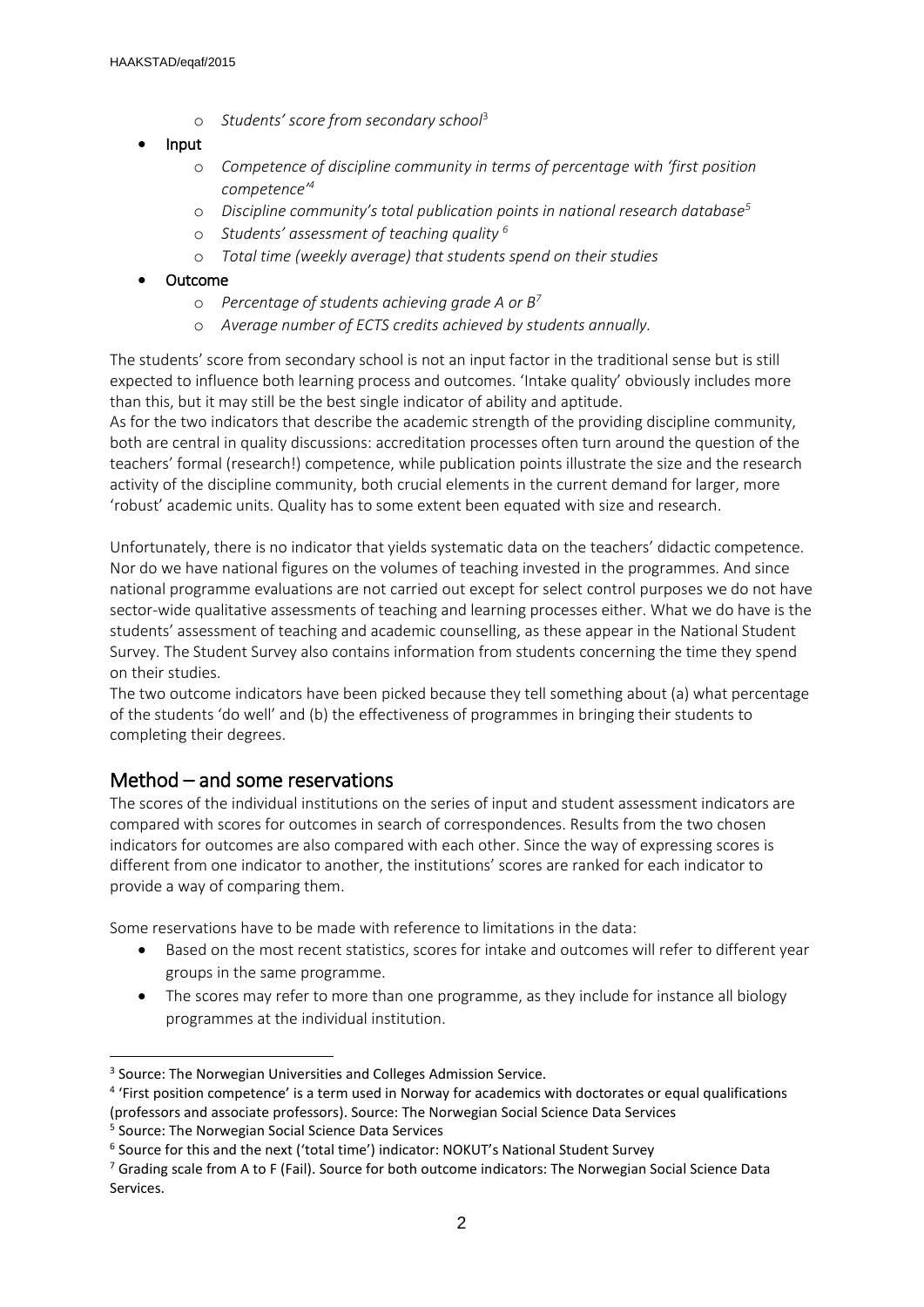As there are no available data at discipline level for competence profiles and research, scores for these indicators will refer to the relevant department or faculty.

Although these limitations may cause uncertainties about the validity of comparisons, their importance should not be exaggerated either. One must assume that a considerable degree of stability prevails in intake and input factors at each individual institution; likewise, the characteristics of the academic department/faculty community will reflect on the narrower discipline community.

# Findings

Space does not allow a full presentation of data and analysis for all three studied disciplines. Biology will have to serve as an illustration. Main findings in **political science** and **nursing** are then compared with biology. Finally, a few reflections are made on the background of the findings.

## A) Biology

| Insti- | <b>Intake</b> | Comp <sup>8</sup> | Publ <sup>9</sup> | Teach       | <b>Time</b>    | $A + B$ | <b>Cred</b> | No. of         |
|--------|---------------|-------------------|-------------------|-------------|----------------|---------|-------------|----------------|
| tution |               |                   |                   |             |                |         |             | stud           |
| A      | 42,9          | 94,3              | 300               | 3,6         | 35,0           | 43.4    | 37,3        | 848            |
| B      | 47,8          | 97,2              | 571               | 3,2         | 38,6           | 39,4    | 49.4        | 431            |
| C      | 41,2          | 81,3              | 161               | 3,9         | 33             | 40.8    | 49.4        | 98             |
| D      | 42,1          | 99,6              | 582               | 3,3         | 37,6           | 41,8    | 43,5        | 620            |
| E      | 44,4          | 96,4              | 29                | 3,5         | 28,5           | 43.9    | 42,6        | 168            |
| F      | 41,3          | 95,5              | 1020              | 3,3         | 38,5           | 38,6    | 42,0        | 632            |
| G      | 42,7          | 91.4              | 228               | $0^{10}$    | $\Omega$       | 43.5    | 41,3        | $\overline{2}$ |
| н      | 43,2          | 89,1              | 151               | $\mathbf 0$ | $\overline{0}$ | 41,9    | 50,2        | 212            |
|        | 40,7          | 59,9              | 19                | $\mathbf 0$ | $\Omega$       | 39,7    | 47,2        | 26             |
| J      | 35,2          | 57,9              | 75                | 3,9         | 44.5           | 53,0    | 46,8        | 73             |
| K      | 38,8          | 51,6              | 13                | $\Omega$    | $\Omega$       | 55,2    | 47,5        | 14             |
|        | 37,8          | 66,3              | 9                 | $\Omega$    | $\Omega$       | 34,4    | 48.4        | 175            |
| М      | 38,5          | 88,1              | 65                | 3,4         | 37,4           | 44,0    | 42,8        | 246            |
| N      | 31,6          | 43.4              | 5                 | 3,1         | 30.3           | 24.9    | 41.5        | 86             |

#### *Indicator scores*

#### **Indicators**

**Intake: Average school leaving points; Comp (Competence): Percentage of faculty with first position competence; Publ (Research publication): Faculty's registered publishing points in national database; Teach: Quality of teaching, assessed by students in National Student Survey; Time: Average weekly hours spent on study work, given in National Student Survey; A + B: Percentage of students with grade A or B; Cred (Credits): Average credits annually per student.**

*Ranking (1 – 14) by indicators:* 

| Institution | <b>Intake</b> | Comp           | Publ           | <b>Teach</b>   | <b>Time</b>    | $A + B$ | <b>Credits</b> |
|-------------|---------------|----------------|----------------|----------------|----------------|---------|----------------|
| Α           |               | 5              |                | $\overline{2}$ | 6              | 6       | 14             |
| B           |               | $\overline{2}$ | 3              |                | $\overline{2}$ | 11      | $\overline{2}$ |
| C           | 8             | 9              | 6              |                |                | 9       | v.             |
| D           | 6             |                | $\overline{2}$ | 5              |                | 8       | 8              |
| E           | 2             | 3              | 10             | 3              | 8              | 4       | 10             |
| F           |               | 4              |                | 5              | 3              | 12      | 11             |
| G           | 5             | 6              | 5              |                |                | 5       | 13             |
| Н           | 3             |                |                |                |                |         |                |
|             | 9             | 11             | 11             |                |                | 10      | 6              |
|             | 13            | 12             | 8              |                |                | 2       |                |

<sup>8</sup> Figures for relevant department

1

<sup>10</sup> Zeroes indicate that the number of responses was too low for publishing in the National Student Survey.

<sup>&</sup>lt;sup>9</sup> Figures for relevant faculty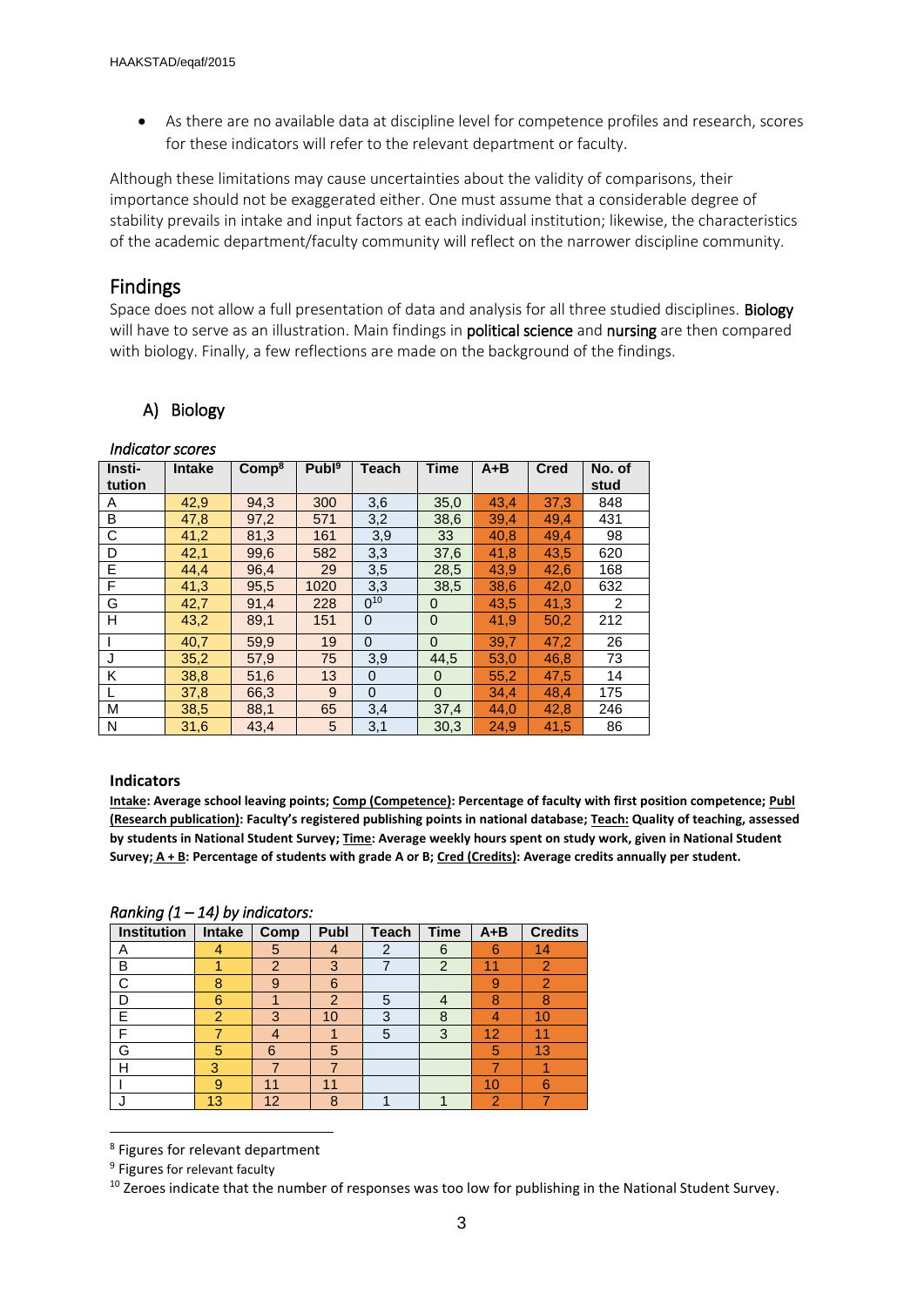| $\mathbf{z}$ | 13 | 12 |  |     |                |
|--------------|----|----|--|-----|----------------|
|              | 10 | 13 |  |     |                |
| M            |    |    |  |     |                |
| N            | 14 | 14 |  | ৰ⊿. | 4 <sup>2</sup> |

#### *Analysis:*

-

#### Outcome indicators compared

The six institutions with the highest credits production are ranked as nos. 1, 7, 9, 10, 11 and 13 (of 13 altogether) on 'percentage with A or B'. The best three are nos. 7, 9 and 11. The six highest-scoring on 'A or B' are nos. 5, 7, 9, 10, 13 and 14 on credits production. The three highest are nos. 5, 7 and 9. The distributions seem arbitrary, with no visible correspondence between the two outcome indicators.

#### • Intake – outcome compared

The six institutions with the highest average intake level rank as nos. 4, 5, 6, 7, 8 and 11 on 'A or B', and as nos. 1, 2, 8, 10, 13 and 14 on credit production.

The six institutions with the lowest average intake level  $(8 - 13)$  are ranked as nos. 1, 2, 3, 9, 12 and 13 on 'A or B', and as nos. 4, 5, 6, 7, 9 and 12 on credit production. Overall, the bottom six score slightly better than the top six. The distributions seem arbitrary, with no visible correspondence between the intake and outcome indicators. This is particularly remarkable as the differences in intake levels are quite significant.

#### Academic community – outcome*<sup>11</sup>*

The top six institutions on 'competence' are nos. 2, 5, 7, 8, 11 and 12 on 'outcome' The top three are nos. 5, 7 and 8. This indicates arbitrary distribution.

The bottom six on 'competence' are nos. 1, 3, 4, 8, 10 and 13 on 'outcome'. The bottom three are nos. 1, 3 and 13. Again this indicates arbitrary distribution, but the bottom six score slightly better than the top six.

The top six on 'publishing' are nos. 2, 4, 5, 8, 11 and 12 on outcome. The top three are nos. 5, 8 and 12.

The bottom six on 'publishing' are nos. 1, 5, 7, 8, 10 and 13 on outcome. The bottom three are nos. 1, 10 and 13.

The top half rank slightly (insignificantly) better that the bottom half on 'publishing', whereas the situation is the opposite for 'competence'. The solid impression is one of arbitrary distribution.

#### • Students' assessment of teaching quality compared with other indicators

Only eight of the 13 institutions have scores from the National Student Survey. Another 'problem' is the fact that scores in the Survey are generally so even that ranking them seems

 $11$  For reasons of simplification the two outcome indicators are ranked as combined, and then compared with 'competence' and 'publishing' respectively.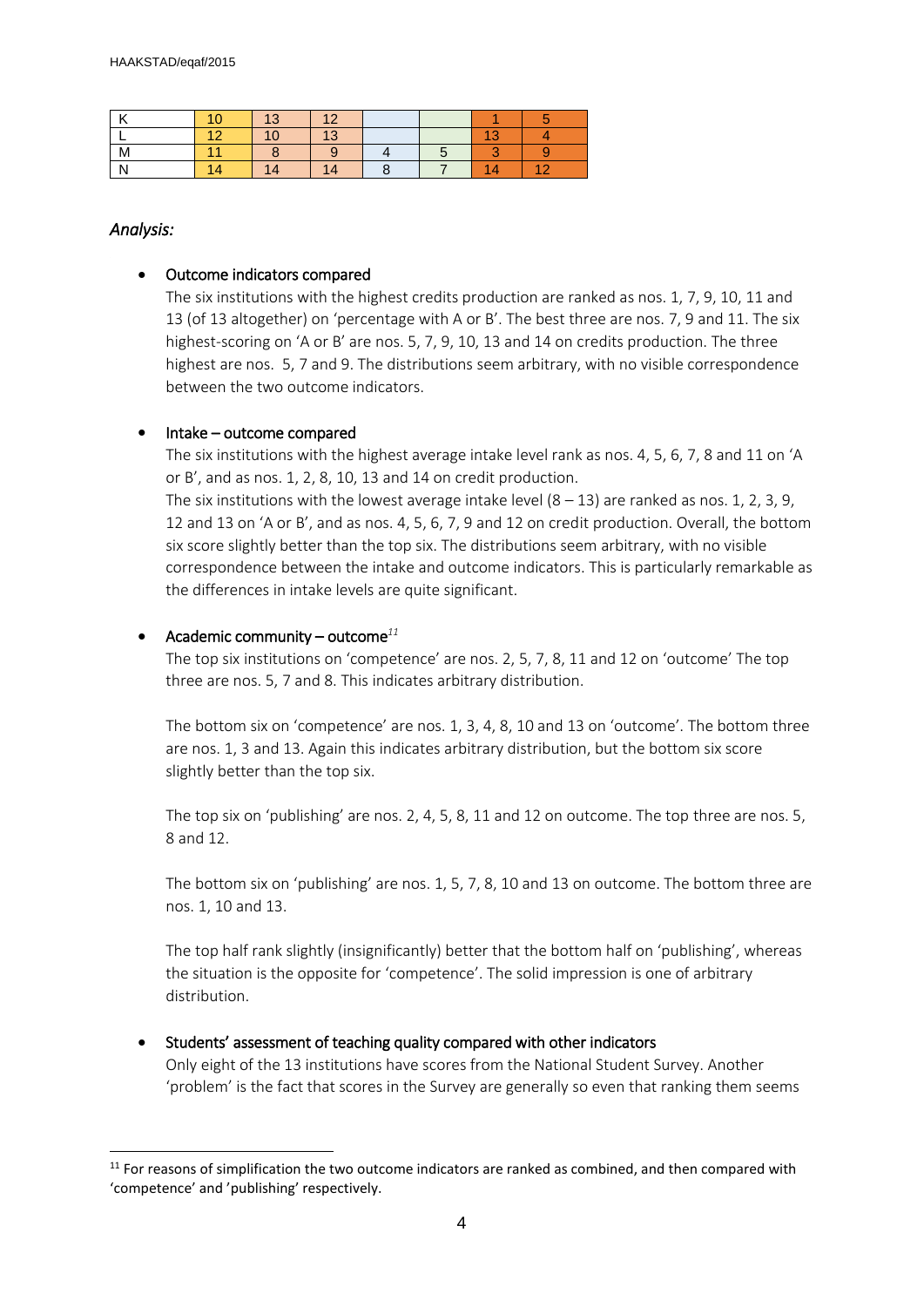rather pointless. Instead, we select the few institutions that distinguish themselves positively or negatively on 'teaching' to see if their scores correspond with scores on other indicators:

The top three on 'teaching' also score significantly better than the average on 'A or B', whereas this correspondence is lacking with 'credits'.

The weakest institution on 'teaching' is also weakest and second weakest on the two outcome indicators; it is also weakest on 'intake', 'competence' and 'publishing', so here the correspondence is nearly total. But this institution seems to stand alone as the 'black sheep 'of the sample.

If we move to the second weakest institution we get a contradictory picture on outcome (rankings 2 and 10 on the two indicators) and negative correspondence on 'intake', 'competence' and 'publishing' (rankings 1, 2 and 3!).

It may seem as if absolute top or bottom assessment by the students for teaching quality is reflected in outcomes, but the picture is otherwise very contradictory, and no clear correspondences are visible.

 Students' own assessment of time spent on studies compared with other indicators One institution stands out with a particularly high figure for time spent on studies. It has a very low intake level and scores low on 'competence', whereas students give it a high score for teaching. Outcome scores are quite good.

Two institutions stand out with particularly low figures for time spent. One of them has a medium score on outcome, the other the lowest score of all. The one with a medium score achieves high ranking on 'intake' and 'competence', whereas the one with the lowest score is also ranked at the bottom for 'intake' and 'competence'.

For institutions with top and bottom scores in the students' assessment of teaching quality and time spent, there seems to be some positive correspondence with formal outcomes.

#### B) Political science

1

For these two disciplines, the analysis followed the same path, but only main findings and tendencies are described here. The data:

| <b>Institution</b> | <b>Intake</b> | Comp | <b>Publ</b> | <b>Teach</b> | <b>Time</b> | $A + B$ | <b>Credits</b> | No. of |
|--------------------|---------------|------|-------------|--------------|-------------|---------|----------------|--------|
|                    |               |      |             |              |             |         |                | stud.  |
| A                  | 44,9          | 87,3 | 420         | 3,1          | 29,8        | 46,1    | 45,1           | 330    |
| B                  | 40,7          | 83,9 | 74          | 3,7          | 29,5        | 42,5    | 45,6           | 440    |
| C                  | 42,7          | 97,2 | 275         | 3,4          | 30,2        | 37,0    | 42,5           | 925    |
| D                  | 38,7          | 81,4 | 56          | 3,2          | 31,8        | 34,1    | 37,9           | 201    |
| E                  | 47,9          | 96,4 | 538         | 3,2          | 31,8        | 45,8    | 40,1           | 1870   |
| F                  | 38,2          | 66,3 | 141         | 2,9          | 23,9        | 51,5    | 42,5           | 407    |
| G                  | 36,3          | 72,9 | 47212       | 3,0          | 29,6        | 33,7    | 47,1           | 462    |
| H                  | 41,4          | 74,0 | 40          | $\mathbf 0$  | $\mathbf 0$ | 43,8    | 40,1           | 23     |
|                    | 37,5          | 74,0 | 40          | $\Omega$     | $\Omega$    | 35,9    | 37,1           | 293    |

#### *Political science: Indicator scores*

<sup>12</sup> Faculty of Arts, Social Science and Teacher Education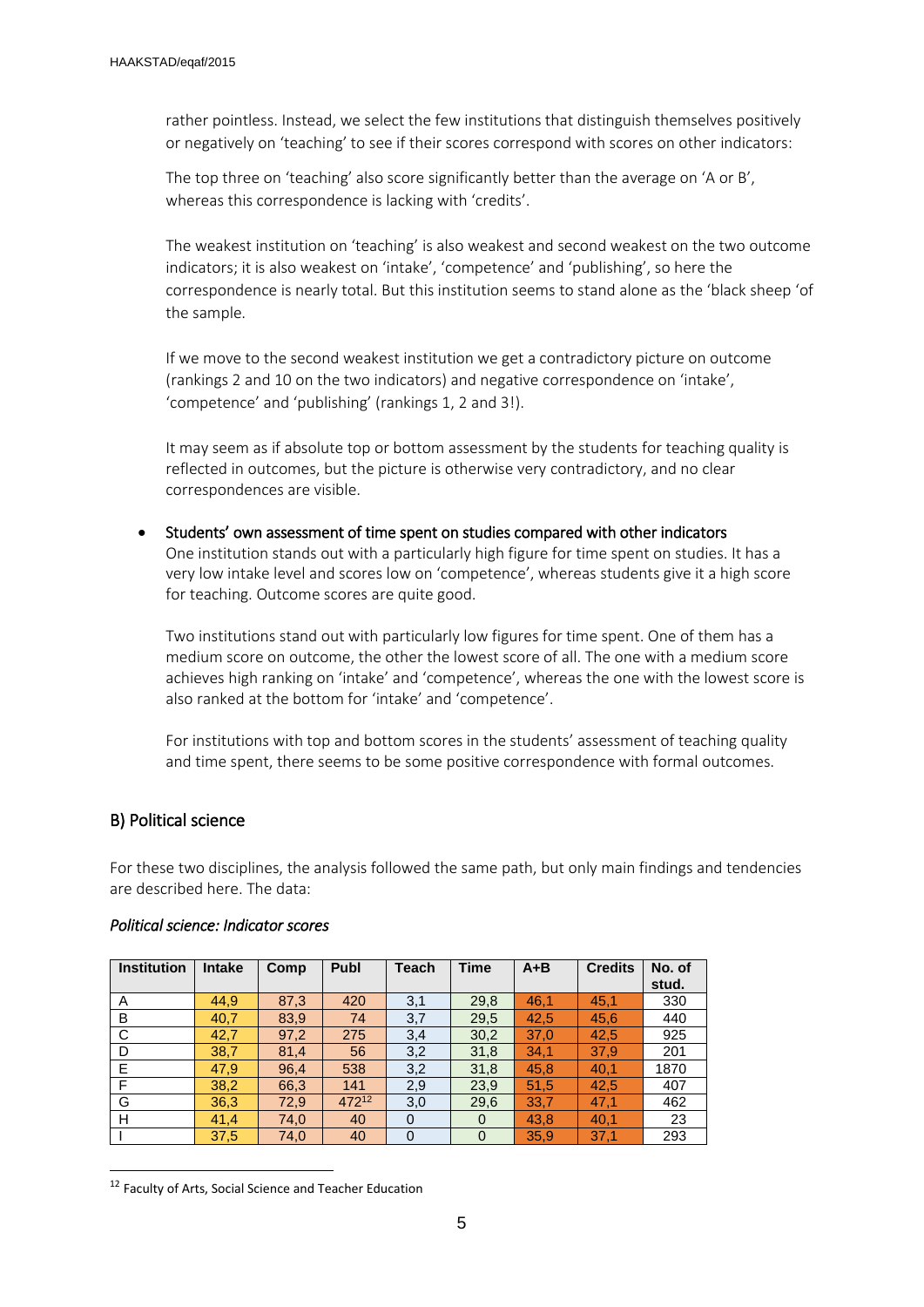|   | 36,5 | 61,2 |     | 3,6 | $10,8^{13}$ | 55,4 | 39,7 | 222 |
|---|------|------|-----|-----|-------------|------|------|-----|
|   | 36,7 | 73,1 | 35  |     |             | 36,0 | 48,0 | 226 |
|   | 41,9 | 66,4 | 148 |     |             | 39,5 | 52,8 | 280 |
| M | 38,6 | 44,6 | 15  |     |             | 46,8 | 44.4 | 39  |
| N | 42,7 | 59,6 | 36  |     |             | 33,6 | 48,4 | 220 |
|   | 36,0 | 70,9 | 35  |     |             | 45,0 | 39,1 | 209 |

#### *Ranking by single indicators (1 – 15)*

| <b>Institution</b> | <b>Intake</b>  | Comp           | Publ           | <b>Teach</b>   | <b>Time</b>    | $A + B$        | <b>Credits</b> |
|--------------------|----------------|----------------|----------------|----------------|----------------|----------------|----------------|
|                    |                |                |                |                |                |                |                |
| A                  | $\overline{2}$ | 3              | 3              | 6              | $\overline{4}$ | $\overline{4}$ | 6              |
| B                  | 7              | $\overline{4}$ | $\overline{7}$ | 1              | 6              | 8              | 5              |
| C                  | 3/             | 1              | $\overline{4}$ | 3              | 3              | 10             | 8/             |
| D                  | 8              | 5              | 8              | 4/             | 1/             | 13             | 14             |
| E                  | 1              | 2              | 1              | 4/             | 1/             | 5              | 10/            |
| F                  | 10             | 12             | 6              | 8              | $\overline{7}$ | $\overline{2}$ | 8/             |
| G                  | 14             | 9              | 2              | $\overline{7}$ | 5              | 14             | $\overline{4}$ |
| Η                  | 6              | 6/             | 9/             |                |                | 7              | 10/            |
|                    | 11             | 6/             | 9/             |                |                | 12             | 15             |
| J                  | 13             | 13             | 14             | 2              | 8              | 1              | 12             |
| Κ                  | 12             | 8              | 12/            |                |                | 11             | 3              |
|                    | 5              | 11             | 5              |                |                | 9              | 1              |
| M                  | 9              | 15             | 15             |                |                | 3              | $\overline{7}$ |
| N                  | 3/             | 14             | 11             |                |                | 15             | $\overline{2}$ |
| O                  | 15             | 10             | 12/            |                |                | 6              | 13             |

There is the same lack of correspondence between the two outcome indicators as we saw for biology; in several cases the discrepancy is 'dramatically' wide.

The intake level does not seem to have any influence on the number of students who 'do well' (i.e. get the grade A or B), while there is a weak correspondence between intake level and the number of credits achieved.

It is not possible to see any clear correspondence between 'competence' and 'publishing' on the one hand and the outcomes indicators on the other.

The top four institutions in the students' assessment of teaching quality do a little better than the average on 'A or B', but a little poorer on 'credits'. For the bottom four on teaching quality the correspondence is negative: they do slightly better than the average.

Numbers of weekly hours spent on studies are on the whole very even, so they would not be expected to result in systematic differences in outcomes. But there are two very clear exceptions where students register much fewer hours. These two institutions show a wide spread in terms of outcomes, with strikingly high scores on 'A or B' (ranked 1 and 2!) and rather weak scores on 'credits'.

1

<sup>&</sup>lt;sup>13</sup> This figure must be wrong. It may refer to teaching hours?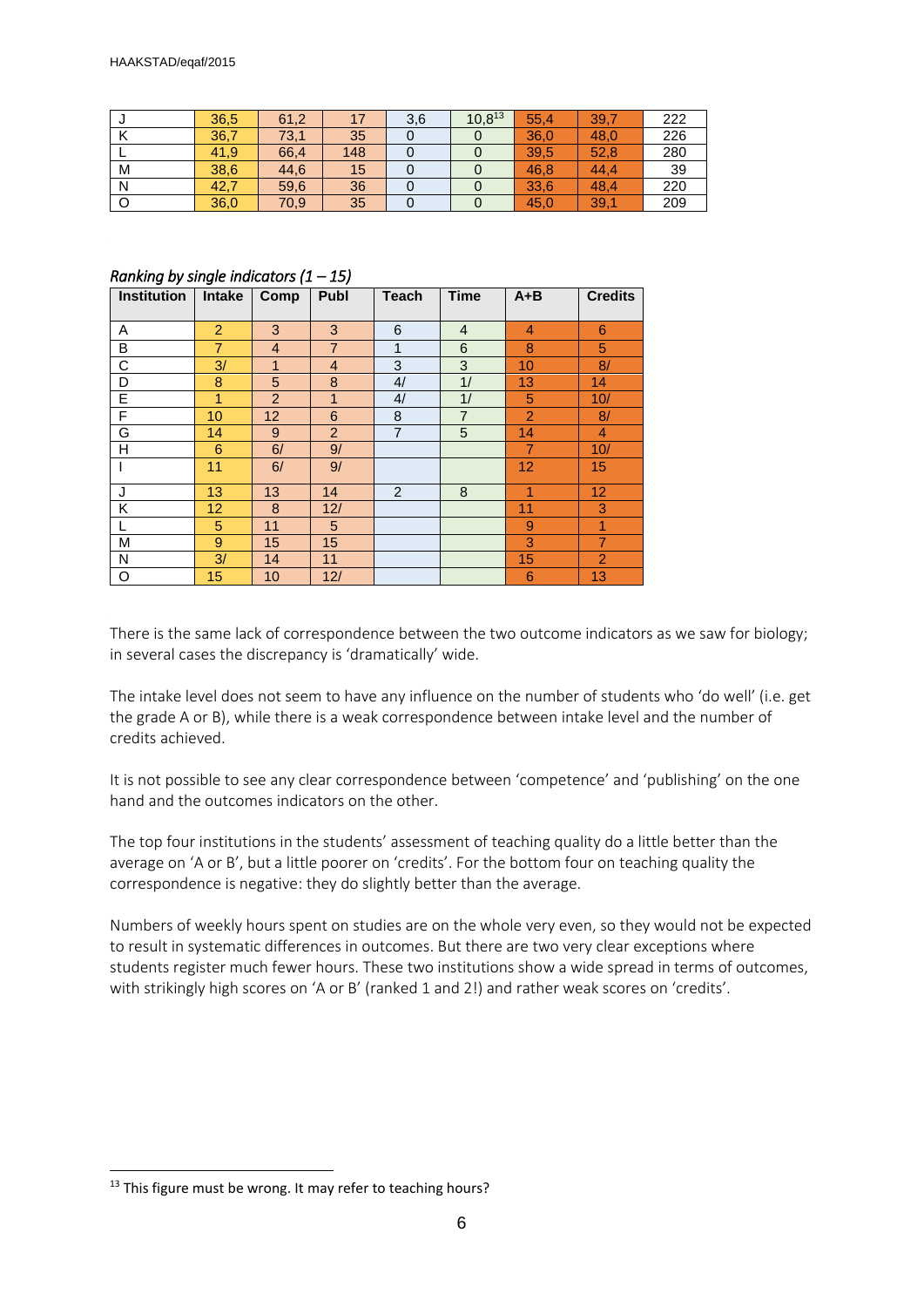## C) Nursing

#### *Nursing: Indicator scores*

| <b>Institution</b> | <b>Intake</b> | Comp <sup>14</sup> | Publ <sup>15</sup> | <b>Teach</b> | <b>Time</b> | $A + B$ | <b>Credits</b> | No. of<br>stud. |
|--------------------|---------------|--------------------|--------------------|--------------|-------------|---------|----------------|-----------------|
| A                  | 41,7          | 38,1               | 12 <sup>2</sup>    | 3,26         | 42,3        | 65,1    | 70,2           | 787             |
| B                  | 37,4          | 22,8               | $\overline{7}$     | 3,27         | 44,7        | 23,2    | 48,6           | 628             |
| Ck                 | 36,4          | 38,3               | 16                 | 3,41         | 40,7        | 25,8    | 47,9           | 816             |
| D                  | 34,8          | 29,1               | 10                 | 3,01         | 46,3        | 27,5    | 56,6           | 524             |
| E                  | 36,5          | 17,7               | $\mathbf{1}$       | 3,45         | 39,5        | 42,7    | 51,8           | 792             |
| F                  | 38,8          | 51,6               | 12                 | 3,34         | 45,6        | 34,7    | 50,5           | 140             |
| G                  | 38,0          | 32,6               | 5                  | 2,98         | 36,9        | 39,1    | 46,9           | 822             |
| H                  | 39,9          | 41,1               | 121                | 2,84         | 36,8        | 44,7    | 16,3           | 3375            |
|                    | 43,0          | 30,1               | 18                 | 3,32         | 38,8        | 26,7    | 53,6           | 1268            |
| J                  | 39,3          | 28,4               | 29                 | 3,11         | 41,8        | 38,8    | 55,1           | 906             |
| K                  | 37,2          | 23,1               | 9                  | 3,13         | 38,9        | 34,9    | 50,6           | 585             |
|                    | 39,7          | 45,7               | 26                 | 3,15         | 40,7        | 18,3    | 50,0           | 798             |
| M                  | 37,2          | 25,8               | 15                 | 3,89         | 43,4        | 28,2    | 53,8           | 685             |
| N                  | 38,9          | 28,1               | $\overline{4}$     | 3,38         | 39,0        | 23,5    | 55,0           | 565             |
| O                  | 39,4          | 28,9               | 32                 | 3,36         | 38,4        | 30,2    | 51,0           | 760             |
| P                  | 41,0          | 47,1               | 21                 | 3,20         | 40,6        | 39,0    | 47,8           | 1085            |
| Q                  | 37,2          | 52,0               | 41                 | 3,59         | 41,9        | 35,3    | 43,1           | 744             |
| R                  | 39,8          | 51,1               | 47                 | 2,78         | 34,6        | 30,2    | 47,1           | 874             |

#### *Ranking by single indicators (1 – 18)*

-

| <b>Institution</b> | <b>Intake</b>     | Comp           | Publ           | Teach          | <b>Time</b>    | A+B            | <b>Credits</b>  |
|--------------------|-------------------|----------------|----------------|----------------|----------------|----------------|-----------------|
| Α                  | $\overline{2}$    | 8              | 11/            | 10             | 5              | 1              | 1               |
| B                  | $12 \overline{ }$ | 17             | 15             | 9              | 3              | 17             | 12              |
| C                  | 17                | $\overline{7}$ | 9              | $\overline{4}$ | 8/             | 15             | 13              |
| D                  | 18                | 11             | 13             | 15             | 1              | 13             | $\overline{2}$  |
| E                  | 16                | 18             | 18             | 3              | 11             | 3              | $\overline{7}$  |
| F                  | 10                | $\overline{2}$ | 11/            | $\overline{7}$ | $\overline{2}$ | 9              | 10              |
| G                  | 11                | $9\,$          | 16             | 16             | 16             | 4              | 16              |
| Н                  | $\overline{4}$    | 6              | 1              | 17             | 17             | $\overline{2}$ | 18              |
|                    | 1                 | 10             | 8              | 8              | 14             | 14             | $6\phantom{1}6$ |
| J                  | 8                 | 13             | 5              | 14             | $\overline{7}$ | 6              | 3               |
| Κ                  | 13/1              | 16             | 14             | 13             | 13             | 8              | 9               |
|                    | 6                 | 5              | 6              | 12             | 8/             | 18             | 11              |
| М                  | 13/               | 15             | 10             | $\mathbf{1}$   | $\overline{4}$ | 12             | 5               |
| N                  | $9\,$             | 14             | 17             | 5              | 12             | 16             | 4               |
| O                  | $\overline{7}$    | 12             | $\overline{4}$ | 6              | 15             | 10/            | 8               |
| P                  | 3                 | $\overline{4}$ | $\overline{7}$ | 11             | 10             | 5              | 14              |
| Q                  | 13/1              | 1              | 3              | $\overline{2}$ | 6              | $\overline{7}$ | 17              |
| R                  | 5                 | 3              | $\overline{2}$ | 18             | 18             | 10/            | 15              |

There is weak correspondence between the two outcome indicators, except for one institution that stands out as no. one on both of them. The six highest ranking institutions on 'A+B' are nos. 1, 18, 7, 16, 14 and 3 (of 18) on credits, and the discrepancies are equally big the other way.

Nor do we see high intake levels reflected in outcomes. The six highest ranking institutions are ranked as nos. 14, 1, 5, 2, 10 and 18 on 'A+B', and as nos. 6, 1, 14, 18, 15 and 11 on credits. If anything, we see a random distribution for 'A+B' and negative correspondence for credits. This is all the more remarkable since the differences in average intake level are considerable.

<sup>&</sup>lt;sup>14</sup> Figures for relevant department for universities; for university colleges data is only available at faculty level.  $15$  Ibid.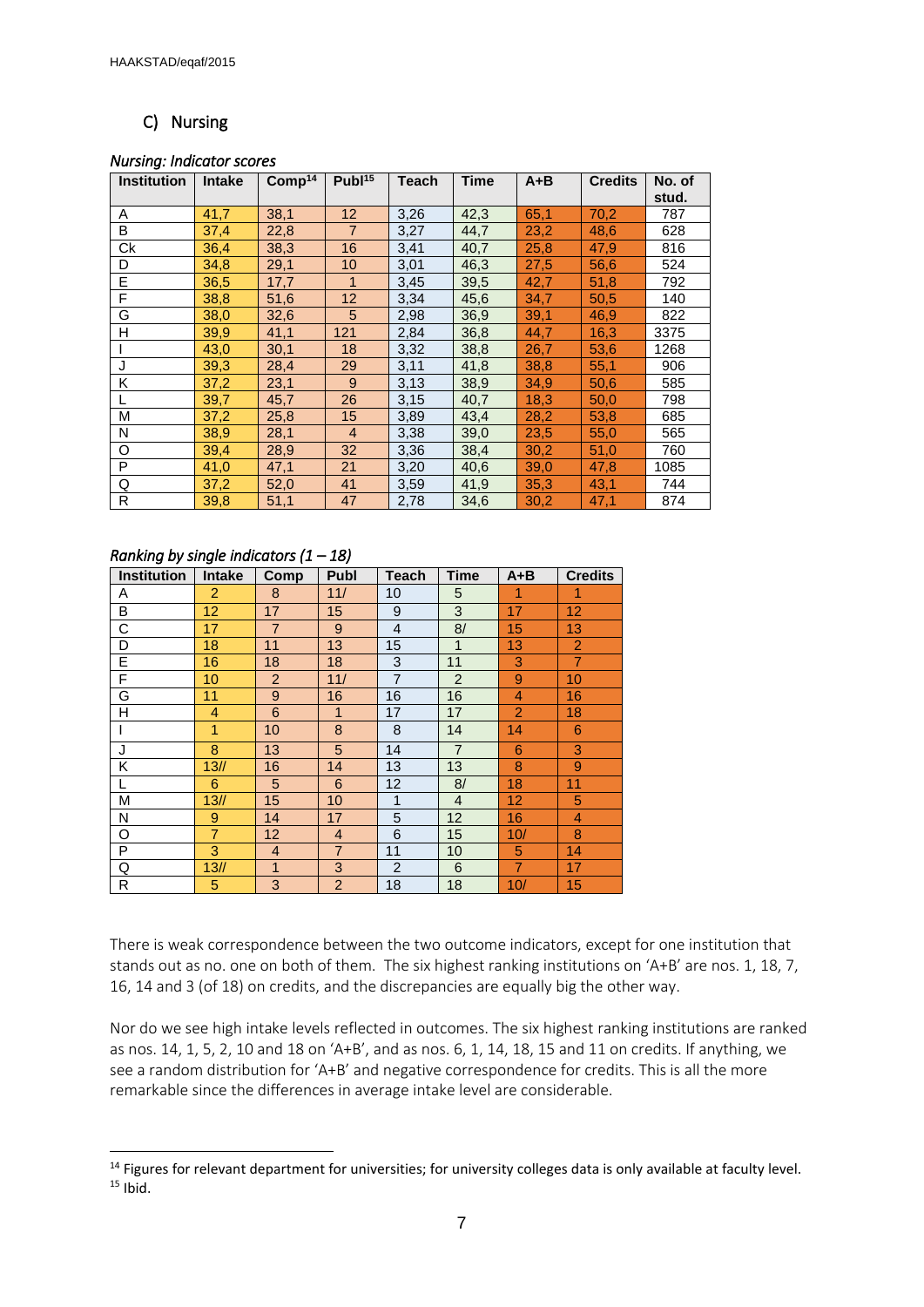The institutions are very different in terms of size, institutional type and research publication. The same goes for 'competence', where the percentage of staff with first position competence ranges from 22 to 52. Still, it is difficult to see how high competence and heavy research affect outcomes in a positive way. The six highest on competence have an average ranking of 8.5 on 'A+B' and 14 (!) on credits. The picture is much the same for 'publication': 8.3 on 'A+B' and 12 on credits. The more 'robust' institutions seem to have problems with their students' progression.

The average ranking of the six institutions that score best in the students' assessment of teaching quality is 10 on both 'A+B' and credits – a slightly negative correspondence. Nor do we find that the students are more satisfied with teaching quality in 'robust' institutions. A curious finding is the fact that the four 'best' institutions on teaching quality are ranked on intake level as nos. 13, 14, 16 and 17!

# Concluding reflection

The comparisons that are made in this study may well be questioned: Is the sample of disciplines, programmes and students lacking in representativeness? Is there too little precision in the input categories (discipline community and research)? Is the method of ranking the institutions reasonable? Would other indicators give different conclusions? Anyway, from the material that has been studied here, the main impression is one of almost total lack of correspondences between entrance/input indicators and formal outcomes. This is so both in a factor-by-factor analysis and when all input and both outcome factors are aggregated. Nor does the students' appreciation of teaching quality correspond with outcomes, and they do not show greater satisfaction with so-called 'robust' discipline communities either, except perhaps for the very top and bottom ranked institutions. Instances of correspondence may occasionally be spotted *among* the input factors, but these are generally not reflected in the outcomes.

The lack of meaningful coherence in outcomes strongly indicates these as the elephant rogue: And when outcomes cannot be trusted, all other comparisons exist on slippery ground. But this does not explain everything: it is worth keeping in mind that although inconsistent use of the grading scale is a main suspect here, the figures for ECTS are absolutes, and they correspond no better with inputs than the 'A+B' indicator.

So, what do the indicators tell? According to this study at least, not much. Or rather, they tell exactly what they tell: that some institutions have more professors, that some do more research, that some programmes have better recruitment and that students value programmes differently. These features may be important qualities in themselves. We may want higher education teachers to be experienced researchers, like we may want discipline communities to be 'robust'. But the most commonly used indicators are more *performance statements* than indicators, as they do not seem to indicate much beyond themselves, like for example about educational quality.

## References:

- Strøm & al: *Quality and the use of the grading scale in Norwegian higher education* (2014) (My translation of a title in Norwegian, JH)
- The Norwegian Universities and Colleges Admission Service.
- The Norwegian Social Science Data Services
- The Norwegian National Student Survey (NOKUT, 2015)